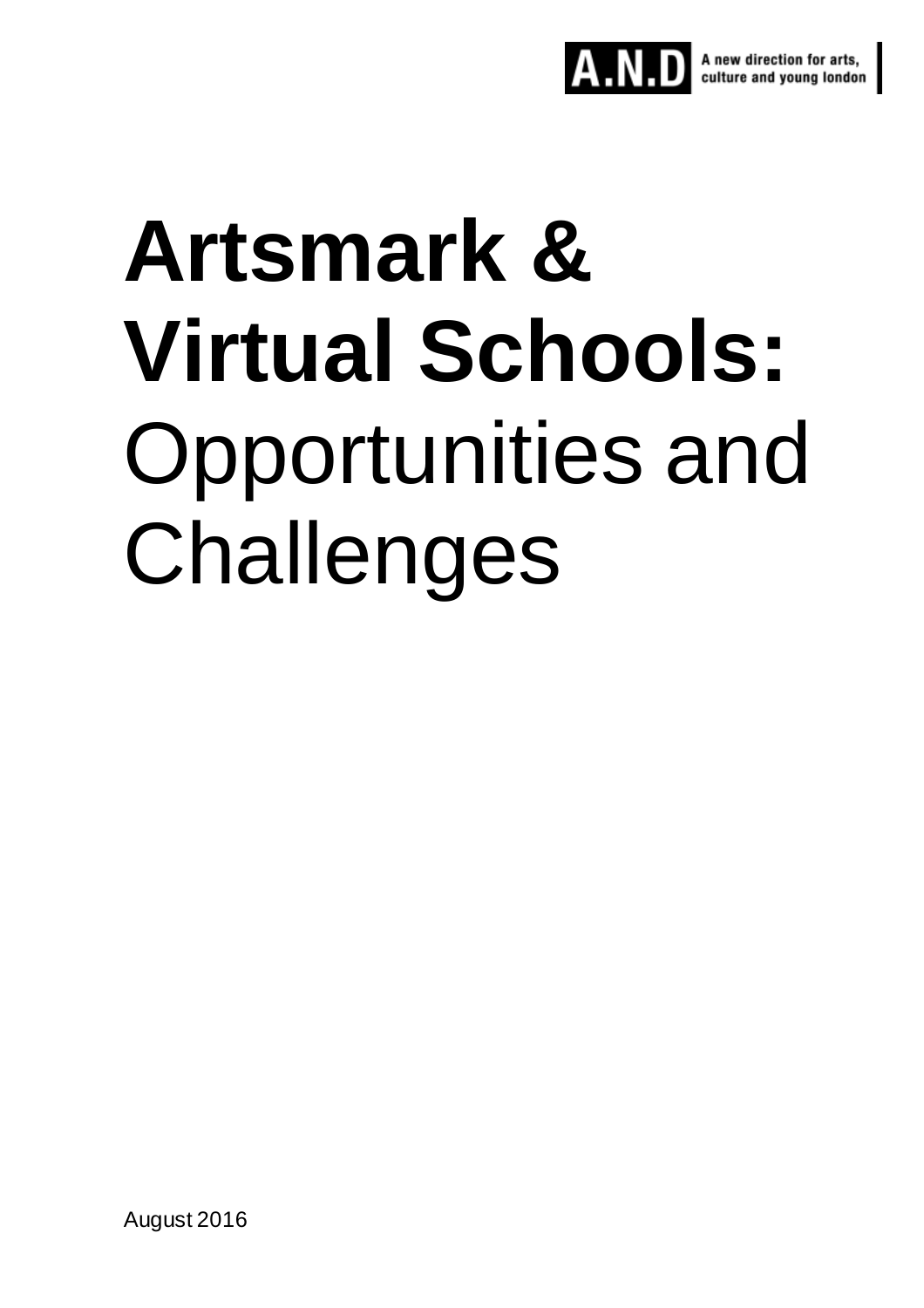#### **Summary**

In May and June 2016, A New Direction brought together representatives from Virtual Schools and arts organisations across England to explore how the Artsmark programme could be used to develop and embed cultural education for children and young people within the care system. Half-day sessions were held in London and Birmingham, using a roundtable format based on a brief Artsmark presentation followed by discussion exercises that explored the Self-Assessment Framework, Statement of Commitment, and other aspects of Artsmark.

In total, the two roundtables included 14 representatives from Virtual Schools. Both sessions were also attended by representatives of arts organisations experienced in working with children in care. The sessions were moderated by Greg Klerkx, director of award-winning arts producing and training company Nimble Fish, and supported by staff from A New Direction. A full list of participants is provided as an appendix.

The roundtable sessions were structured around three questions we felt were key to knowing if, and how, Artsmark might be usefully adapted to support Virtual Schools. We returned to these questions repeatedly during each roundtable session and put them again to participants in a post-session e-mail. This report offers findings in the context of those questions, which are:

- **How might Artsmark benefit Virtual Schools?**
- **What challenges do you see in trying to apply the Artsmark model to Virtual Schools?**
- **How might Artsmark need to be adapted to accommodate and appeal to Virtual Schools?**

This report summarises key messages that emerged under each question, and includes more detailed questions that may require more exploration in any pilot context. Other questions and issues that arose, and which weren't easily captured by our key questions, are addressed towards the end of the report.

#### **What are Virtual Schools?**

 $\overline{a}$ 

Virtual Schools are organisations created by Local Authorities that are responsible for monitoring, tracking and promoting the educational achievements and broader care of looked-after children. They are similar to mainstream schools in that they have a Head Teacher, governors or trustees, and are monitored by Ofsted. There is no standardised structure for organizing or running a Virtual School, and their size, staffing and pupil numbers vary widely according to geography and population.

Although there is no 'school' at a Virtual School, staff liaise regularly not only with mainstream and special schools where looked-after children (LAC or CLA) attend, but also with carers, social workers and housing associations, among other partners. According to Ofsted, 'the virtual school approach is to work with looked after children as if they were in a single school, liaising with the schools they attend, tracking the progress they make and supporting them to achieve as well as possible.<sup>' 1</sup>

<sup>1</sup> *The impact of virtual schools on the educational progress of looked after children*, Ofsted, 2012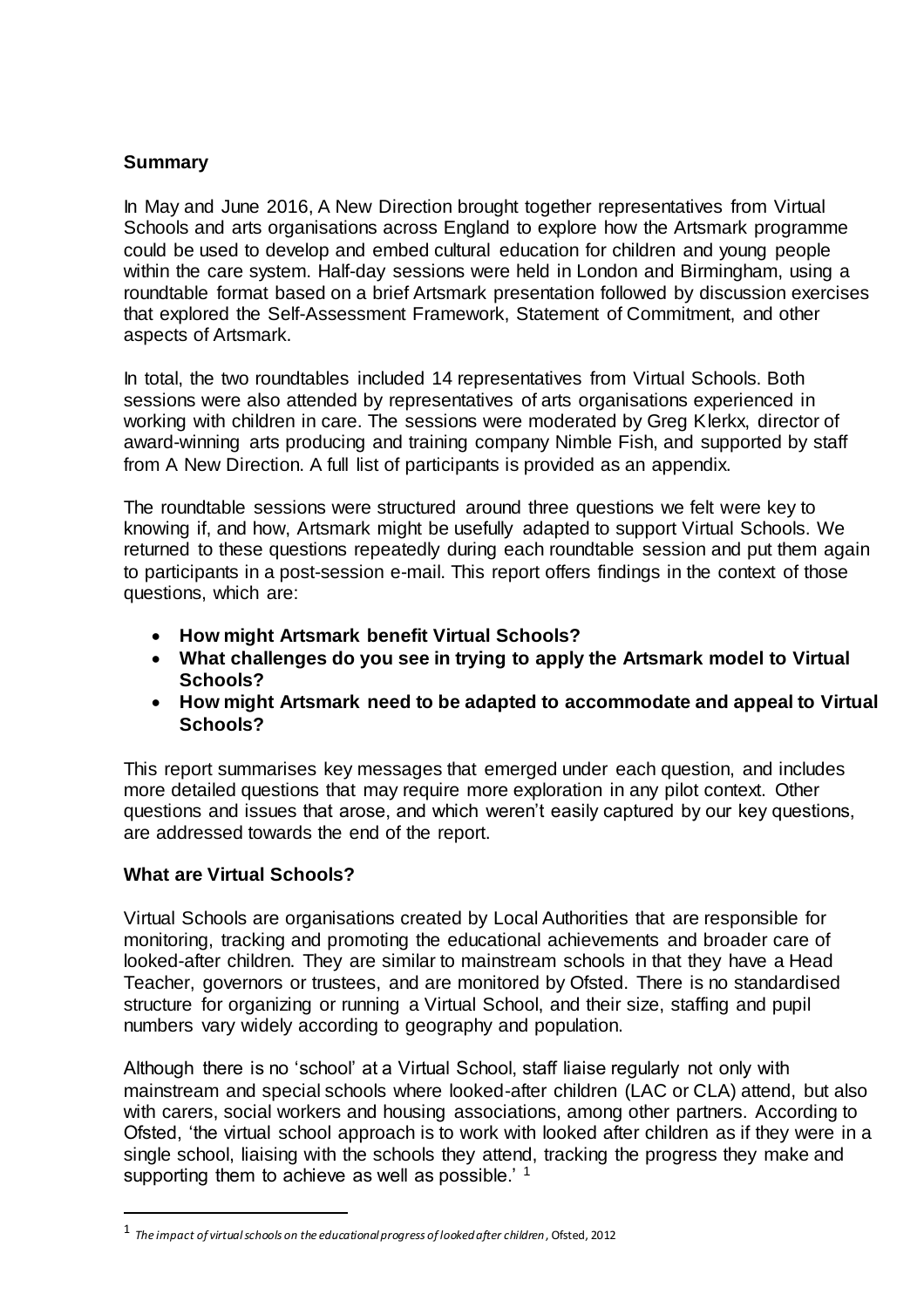#### **How could Artsmark benefit Virtual Schools?**

It was broadly felt that Artsmark could be a useful and potentially powerful tool for Virtual Schools, and participants believed the programme could:

- Support greater collaboration between Virtual Schools and arts and culture organisations around how the arts engages with and benefits the most disadvantaged children
- Through Artsmark's focus on CPD, develop knowledge and skills in the arts and artseducation practice for VS staff, 'corporate parents', social workers, and other individuals who are typically part of the team supporting Looked-After Children.
- Provide a framework for greater continuity for Looked-After Children, who experience a high degree of uncertainty and significant change in their personal lives
- Offer a way to more closely connect Virtual Schools and mainstream schools, by using the arts to support successful progression of children/young people
- Support a community of VSs who are developing similar themes or enquiries

Arts are of value for all children; they open doors to new skills and opportunities. Those in care will benefit greatly from this dimension to their lives – in lifestyle choices, skills, and employability to name but a few areas. A kite mark of recognition for Virtual Schools will greatly boost this. - Andrew Wright, Head Teacher, Birmingham Virtual Schools

able to demonstrate Artsmark's impact on progression and support for entitlement was key to its potential success in a Virtual School context.

Most participants felt that being

Entitlement in a Virtual School context is very specifically about three things: participating, spectating, and access to employment opportunities. In this sense, there was a strong feeling that Artsmark in a Virtual Schools context should focus on building confidence within young people about their ability to engage with the arts.

#### For further exploration:

- 1. What makes an exemplar Virtual School? How might Artsmark support and become part of that definition?
- 2. Virtual Schools are where care and education meet. What should the conceptual model for cultural education in these settings look like?

#### **What challenges do you see in trying to apply the Artsmark model to Virtual Schools?**

Virtual Schools are not schools in the classic sense: one participant described them as 'brokers', another as 'coordinators', still another as 'focused networks supporting individual children across huge and constant change.' There is not one model for Virtual Schools, though Virtual Schools that are geographically proximate often have similar approaches to similar challenges.

The main themes emerging under challenges had to do with structure and capacity. Capacity issues for Virtual Schools generally fall into two categories:

1) Numbers of staff: one Virtual School employs just seven staff to manage a Virtual School community of about 1,000 children. Another manages 150 children across 100 schools.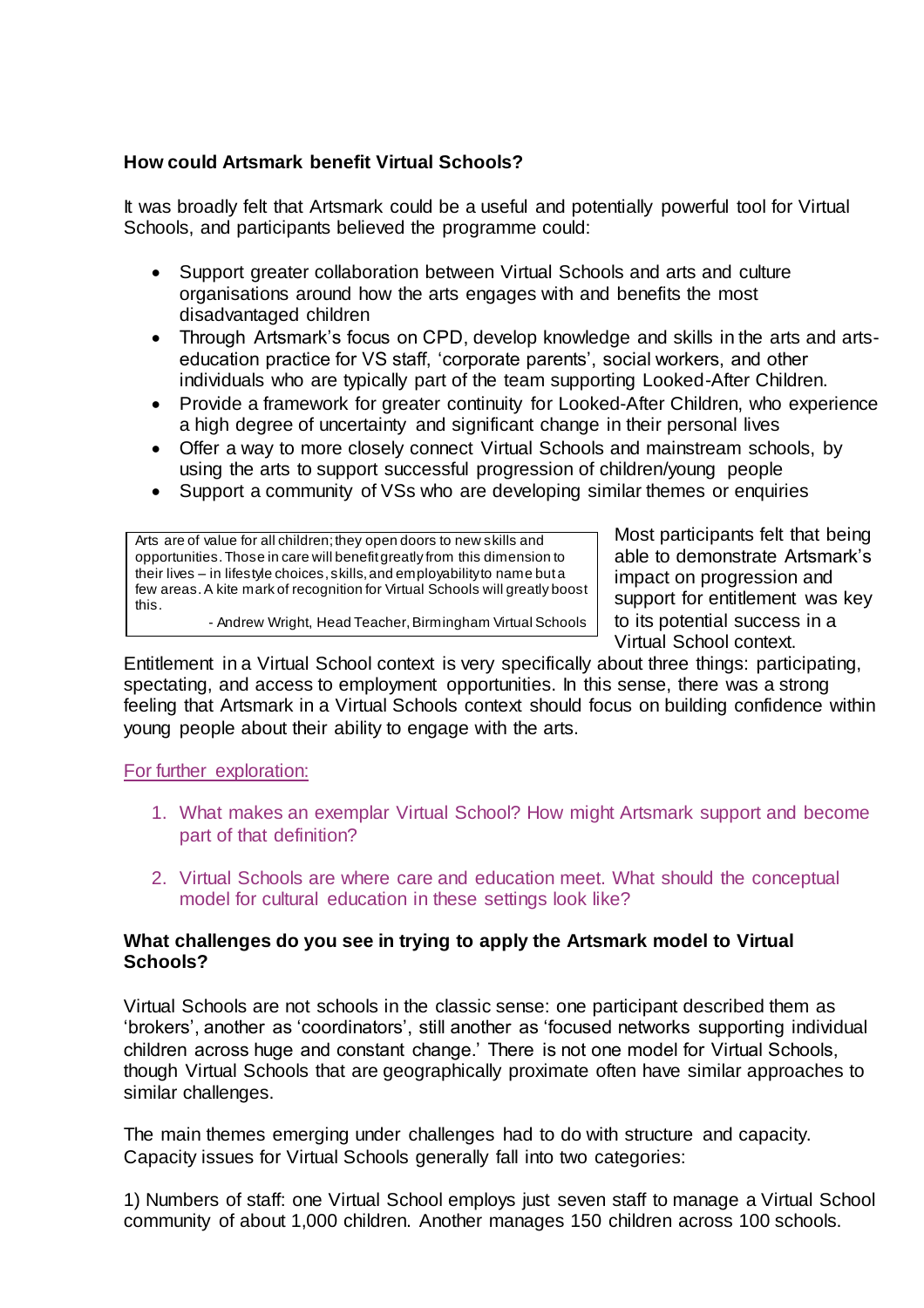Whatever the size or shape of a VS, much of its staff time is spent tracking the movements – often literally – of Looked-After Children as they move schools to help ensure a consistent package of support and care regardless of what circumstances a child might be in. All VS participants said they would require significant support to complete the initial Artsmark process of self-assessment and Statement of Commitment.

2) Staff skills relevant to the arts and culture. Again this varies hugely by VS: some Virtual Schools place a great premium on the arts, while others said they don't have the budget or staff ability/capacity to manage anything more than a minimum offer.

Virtual Schools have LAC (Looked-After Children) in a diverse range of provision. Some have one child in each of several schools. It may be that the Virtual Schools introduce Artsmark at a particular key stage or to a provider, e,g. secondary schools or PRUs or supported housing, in order to build from there.

- Renuka Jeyarajah-Dent, Operations Director, Coram<sub>I</sub> Many participants believe that the main potential solution to capacity issues revolved around external partners. Several Virtual Schools already have strong support from arts organisations with a speciality, or a specialist, in Looked-After Children or children in challenging circumstances. Derbyshire Childrens Services (DCS), for instance, has developed a 'creative mentor' scheme in

which 14 individual artists support more than 100 VS students to view the creative industries as a path to employment. The creative mentors attend team meetings around individual pupils, ensuring strong integration of their work across the VS provision for that pupil. The programme is managed by a freelance arts specialist.

Structural issues around Virtual Schools are more complicated, and in many cases it was felt that existing Artsmark self-assessment terminology would not easily apply in a Virtual School context. For instance, Pupil Engagement is a huge challenge for children who range in age from less than one year old to 25 years old, and many of whom do not show up for schooling of any kind (or show up sporadically). Also, many VS children struggle with any kind of social engagement or even verbal engagement.

Likewise Curriculum Design, since Virtual Schools do not design or directly offer any curriculum: this happens at mainstream or special schools and the job of the Virtual School is to know, for any given pupil in their care, what is being offered, how a child is performing, and what intervention or support might be needed to help. It was suggested that Provision or Offer might be alternative terms, intended to capture the breadth of what a VS pupil is receiving across his or her educational experience.

Clashes of existing Artsmark structure and terminology are explored in more detail in the next section. However, most participants felt that trialling some ideas and seeing what works and what doesn't would likely form the most useful approach to any pilot programme.

#### For further exploration:

- 1. Every Virtual School 'pupil' has a Personal Education Plan (PEP) that forms the foundation from which VS teams support and monitor their progress. Could Artsmark in a VS context revolve around a Personal Arts Plan?
- 2. How could Artsmark meaningfully involve the entire team around VS children: designated teachers, foster parents, social workers, health professionals, etc?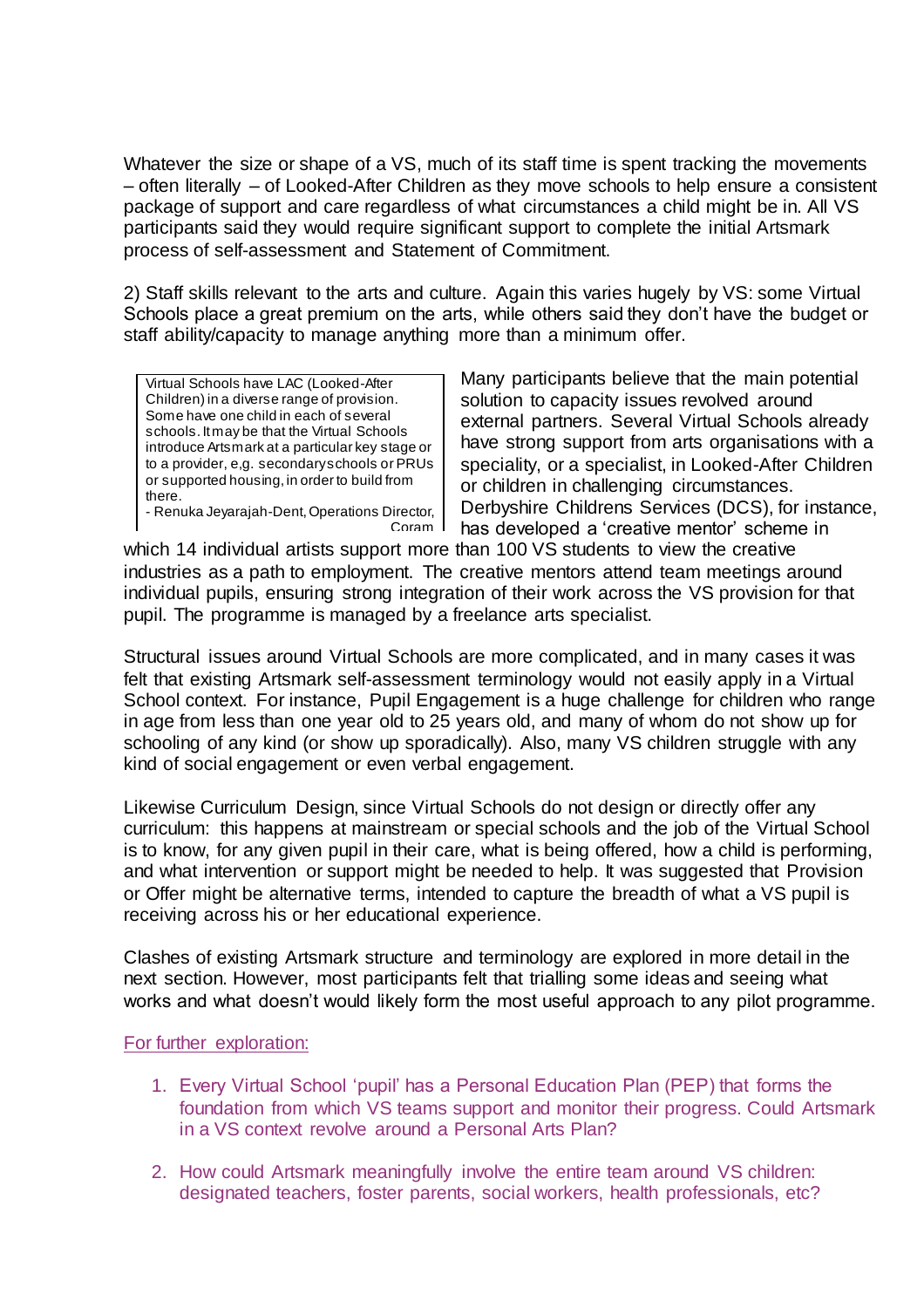- 3. Who is CPD for in a Virtual School context…particularly when so many Virtual Schools have small, overstretched staff teams?
- 4. Is there learning from past or current Artsmark work in PRU settings that could help address anticipated challenges in a Virtual Schools context?
- 5. Leadership in Virtual Schools is only statutory at the Head Teacher level. What other outcomes might there be for a focus on Artsmark leadership, e.g., attendance, attainment, engagement?

#### **How might Artsmark need to be adapted to most effectively accommodate and appeal to Virtual Schools**?

The broad analogy of Virtual Schools as educational brokers, working at the intersection of care and education with a unique focus on individual progression, implies significant adaptations of Artsmark for Virtual School contexts. Following are some broad themes:

- 1. **Self-Assessment criteria need rethinking**. This was the most frequent point of discussion across both roundtables. Some self-assessment areas, like Partnerships and Values and Ethos, were considered to be a reasonably good fit for Virtual Schools; others, particularly Pupil Engagement and Curriculum Design, may need to be minimized, recast ('Offer' or 'Entitlement' were suggestions to replace Curriculum Design), or perhaps applied only to specific aspects of what Virtual Schools do.
	- a. There were also several discussions about how 'play' which often involves the arts, but not always – could be factored into Artsmark, since play as a pedagogical and therapeutic tool is often central for younger VS children in particular. It was remarked several times that social pedagogy is a concept common to almost all Virtual Schools.
- 2. **A more significant Critical Friend role may be needed**. Capacity and structural issues unique to Virtual Schools suggest that the Critical Friend might need to be a collaborator and partner all the way through the Artsmark journey, from assisting with self-assessment and Statement of Commitment through to the development of the Case Study.
- 3. **The role of mainstream schools needs to be carefully considered**. It is likely that some mainstream schools in a Virtual School 'universe' will either have Artsmark or be working towards Artsmark. What role would a Virtual School have in that context, and would it change how a mainstream school approaches its Artsmark journey? Could improving arts provision for children in care become a key driver of a mainstream school's Artsmark programme?
- 4. **Artsmark VS needs to strike a balance between School v Personal improvement**. Artsmark as applied to mainstream schools is about systemic progression, whereas Virtual Schools are driven by individual student progression as represented by Personal Education Plans (PEPs). This is a significant difference between VS and mainstream settings and needs to be considered in any pilot programme…not least because, again, Virtual Schools do not deliver any arts curriculum directly, but instead effectively curate and monitor arts and other curriculum for the benefit of individual children as part of a larger package of support.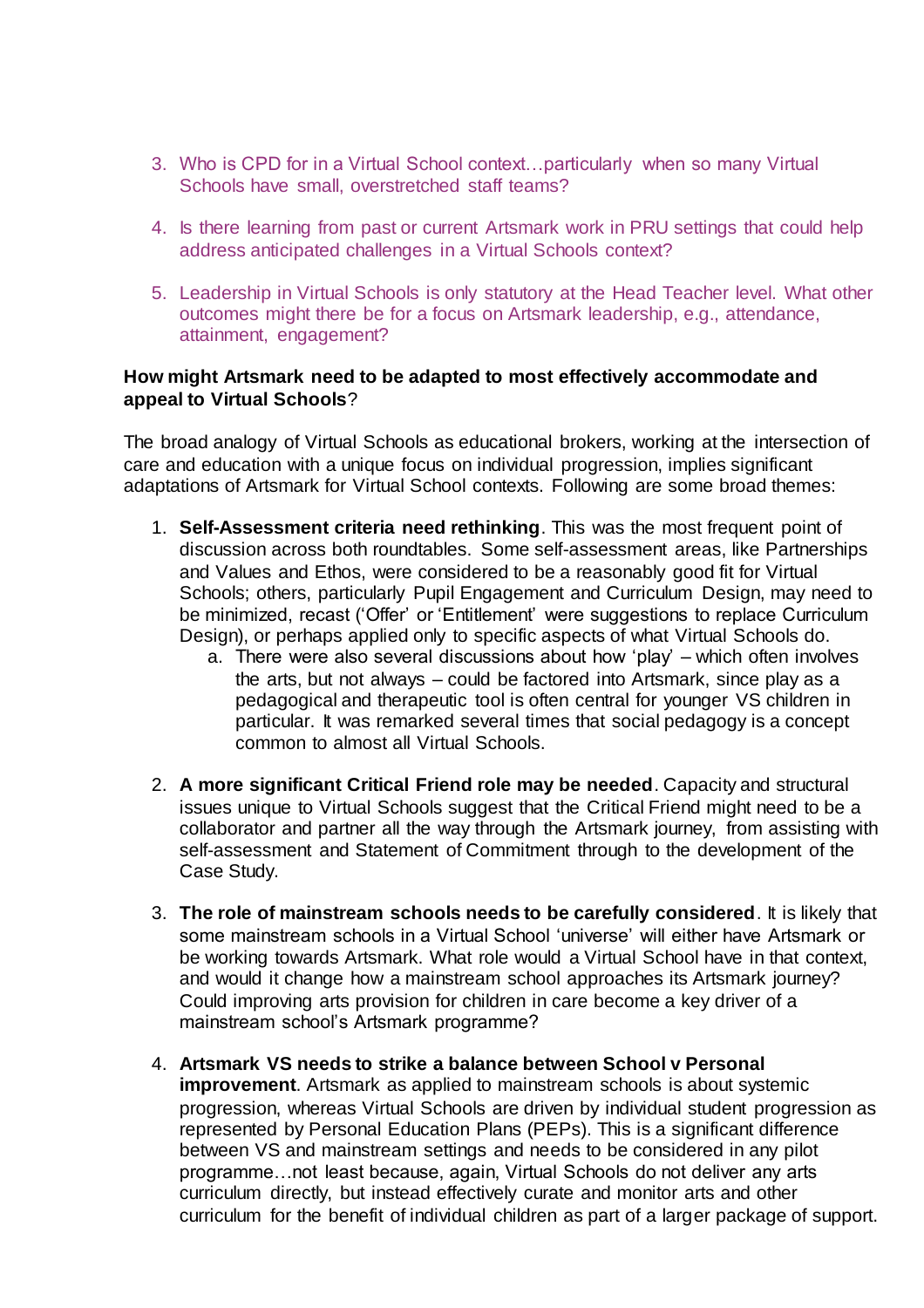- 5. **Age range is an issue**. VS children range from a few months to 25 years old. This vast age range has implications for how Artsmark would apply, particularly at the 18+ level when the 'team' around a VS child grows thinner yet issues like self-esteem and employability remain very much in play. Participants in both roundtables were keen to explore how Artsmark, and the arts sector more broadly, could help Virtual Schools support children into young adulthood.
- 6. **All VS partners need to be involved**. This could include foster parents, social workers, housing associations and even some representatives of the criminal justice

The reality that Virtual Schools need to network extensively and are 'brokers' with the intention of putting the right things in place for the individual young person is interesting – a 'project' approach to Artsmark across a number of products and services might be a way of refining the offer. - Karen Birch, The Mighty **Creatives** 

system along with teachers and school staff. Many participants felt that learning how such partners could meaningfully contribute to, and benefit from, Artsmark should form a strong part of any pilot programme.

7. **The Quality Principles could take a more central role.** Participants in general responded more positively to the QPs than the self-assessment criteria, feeling they were more flexible markers of progression that could be more easily adapted to the unique needs of Virtual Schools.

#### For further exploration:

- 1. Could a Virtual School have Artsmark for part of its programme but not for all? Suggestions included emphasis on a specific theme, e.g., progression; a setting, e.g., residential care; or an area of work, e.g., family learning or EAL.
- 2. How could Artsmark allow Virtual Schools to influence the practice of mainstream schools and develop better collaboration?
- 3. Could a pilot involve a small 'hub' of Virtual Schools or regional 'flagships', resulting in a case study that shared learning and provided advocacy to other Virtual Schools?
- 4. Might a pilot focus on a specific context e.g., progression or confidence that is common to all or most Virtual Schools?
- 5. Might there be a range, or even different 'levels', of Artsmark VS offer to provide flexibility and reflect the huge diversity of Virtual Schools?

#### **What else?**

Following are some questions and possible areas of exploration that did not fit neatly into our three core questions. These deserve further consideration in the context of any possible Artsmark VS pilot programme.

1. What is the potential for advancing the learning of artists and arts organisations to work more effectively with children in care? How might Artsmark help them develop or refine approaches, methodologies and understandings?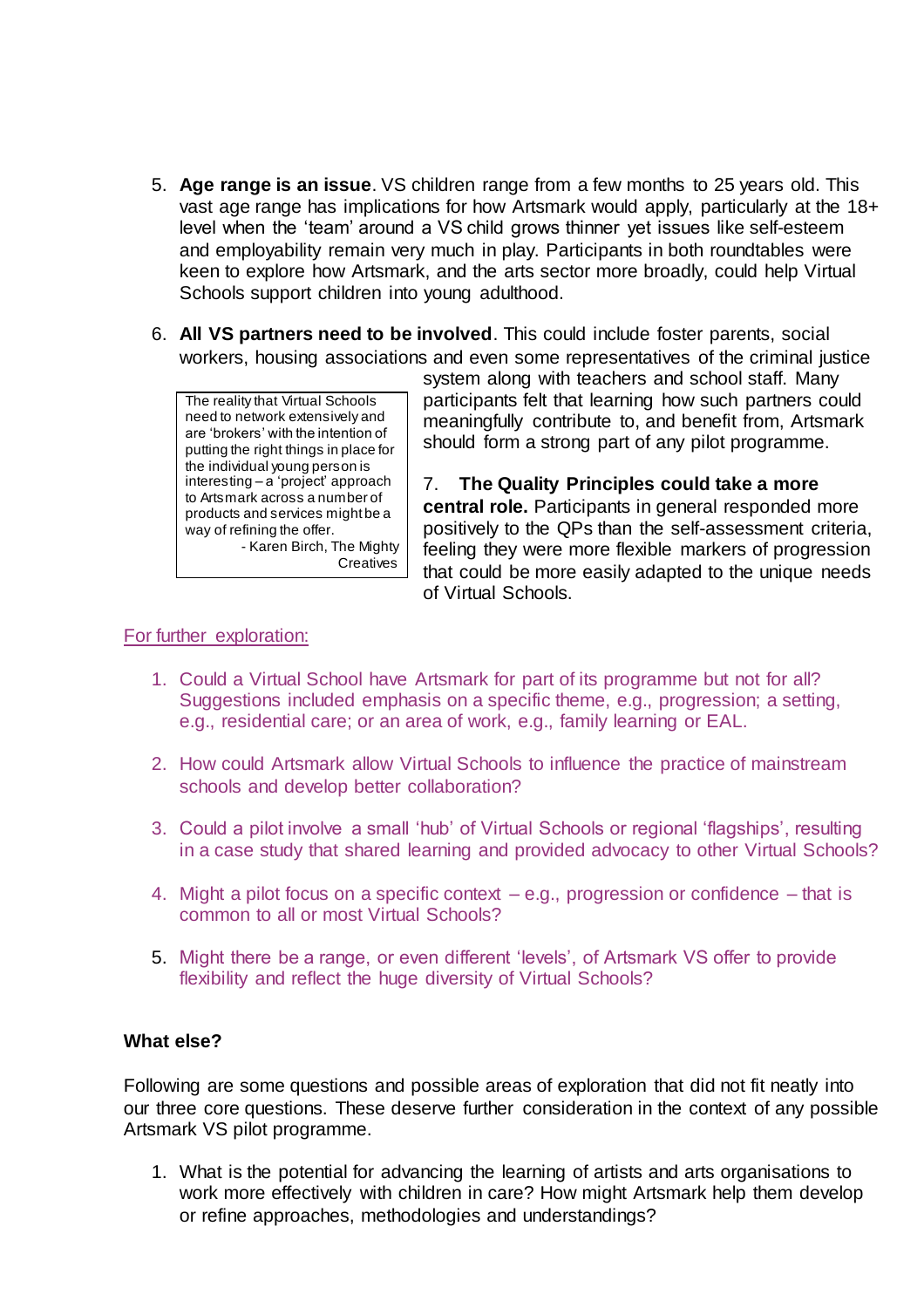- 2. The role of the Personal Education Plan is critical and needs to be included or referenced in any Artsmark VS programme.
- 3. Do Virtual Schools have the opportunity to fundraise and develop activity based on Artsmark, or even to learn fundraising skills to support such activity? It was suggested that Pupil Premium support, in an Artsmark context, could serve as a match in a Grants for the Arts application.
- 4. Should there be an audit of Virtual Schools, perhaps in the context of the national conference in February 2017? The conference will have an arts theme running right through it, performances by children throughout. It was suggested that, were a pilot programme to happen, there could be an Artsmark workshop or session of some sort at the conference, and perhaps even a formal launch of the pilot itself.